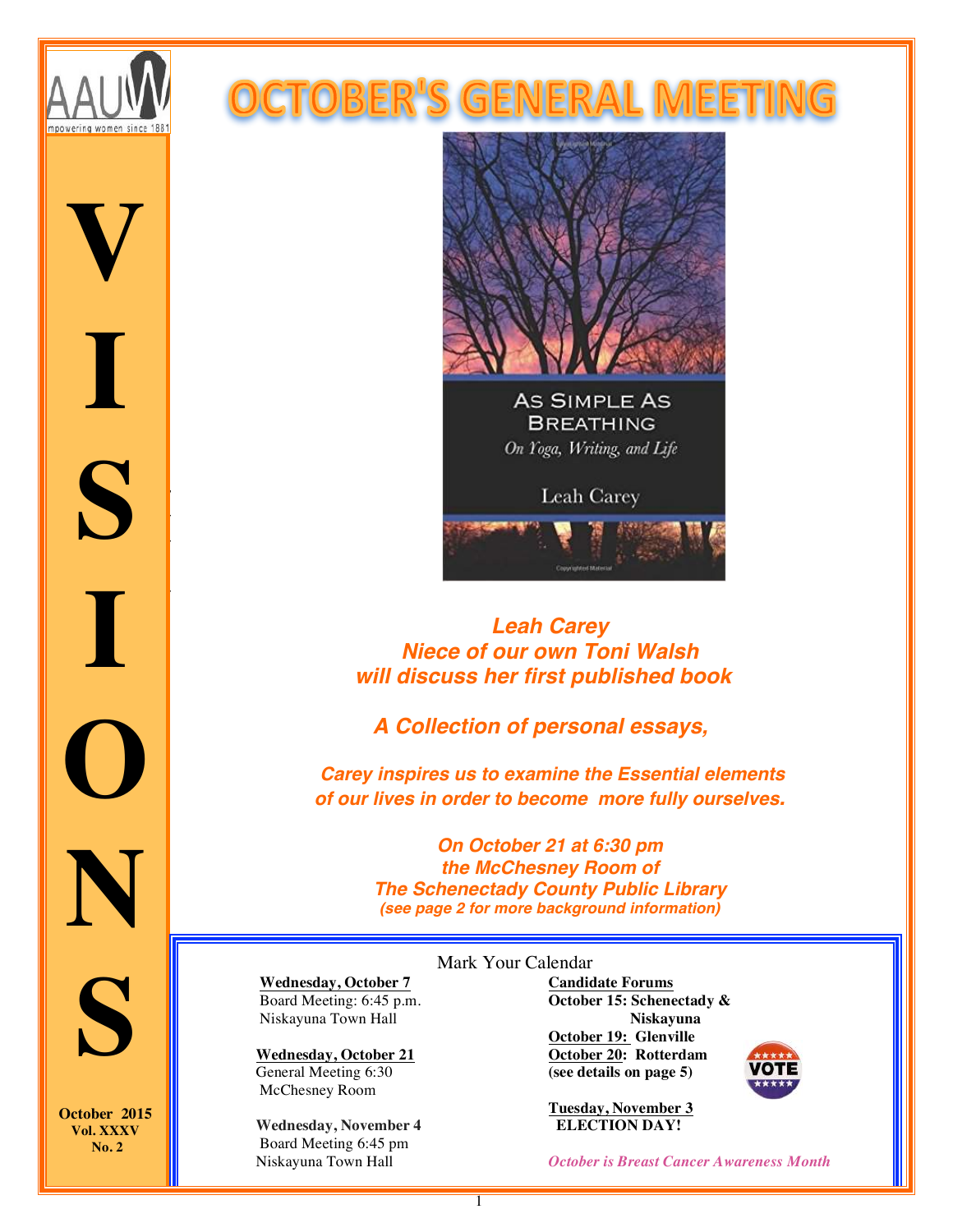



# *Author Background Notes : Leah Carey*

Each of us has the opportunity to share our gifts with the world. This is a tricky proposition, though. It takes time to understand one's gifts and time to understand the world. It's no surprise that many of us wake up at mid-life and see things differently. After all the doing and being for others in our small circles of existence we realize that we have more and are more. Maybe we always sensed this, but the fog has finally cleared and we can see it. It's hard to look away."

So begins Leah Carey in this collection of personal essays exploring how we overcome self-doubt, find our purpose, and share our talents.

Each reflection uses a yoga pose as its foundation, and Carey weaves this metaphor through her frank and wholehearted discussion of conquering fear, gaining clarity, parenting, friendship, loss, love, and vulnerability.

#### **About the Author**

Leah Carey is a writer, entrepreneur, and executive coach. She has worked in the corporate world for over 25 years, both as an internal consultant and as an independent consultant to high-technology firms. Leah is a dedicated reader and yoga practitioner. She is the mother of two grown daughters and lives with her husband in the suburbs of Boston. As Simple As Breathing: On Yoga, Writing, and Life is her first book.

More of Leah's thoughts on books and writing can be found at her website, The Mandala Writers Circle, www.mandalawriterscircle.com

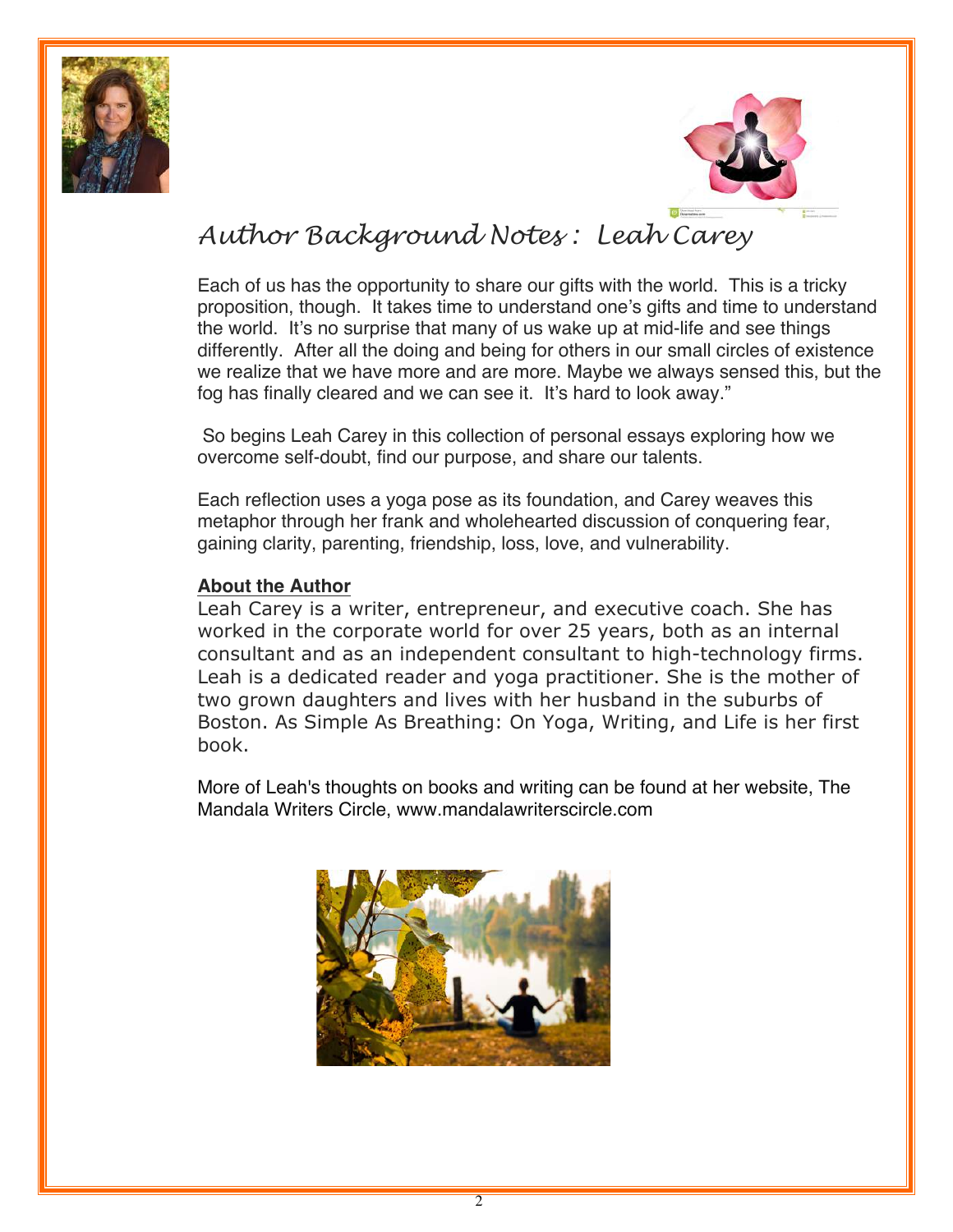

This morning (September 1) there was an article in the New York Times which discussed the appalling dearth of women in leadership positions world wide and in the United States. I was casting about for a topic for my monthly message - and I had an aha moment! The United States fares poorly in representation of women in significant leadership positions but I thought back to my first years in Poughkeepsie and to three women who embodied a can do attitude! So let me introduce you to Anna Oder Buchholz (1921-2007) and Marie Tarver and Lucille Pattison.



Ann Buchholz became a Dutchess County legislator in 1971 after three unsuccessful campaigns. I helped distribute campaign flyers for her - and I recall being chased out of driveways by irate men who couldn't envision a women in elected office!!!! She also paved the way for other women. In fact, in 1978 Dutchess County elected Lucille Pattison as its County Executive and Lucille was the first woman county executive in the United States! Ann raised my political awareness and I had the privilege or working with her in both campaigning and in the League of Women Voters.

Marie Tarver had two obstacles to overcome; not only was she a woman, she was a black woman! In 1965 she became the first African-American to be elected to the Poughkeepsie School Board and she effectively advocated for hiring qualified minority teachers in the city's schools. She was the first African-American to teach at Marist College and she was instrumental in advocating for diversity.

These women were leaders in paving the road for those who followed. They did their jobs with grace and integrity. They didn't plan to be inspirational; they just wanted full participation in civic life! We in AAUW - carry on that tradition and give testimony to that objective. We embody the ideal of full participation in civic life. I wish you a healthy and active month of participation!

#### Fleanor Aronstein

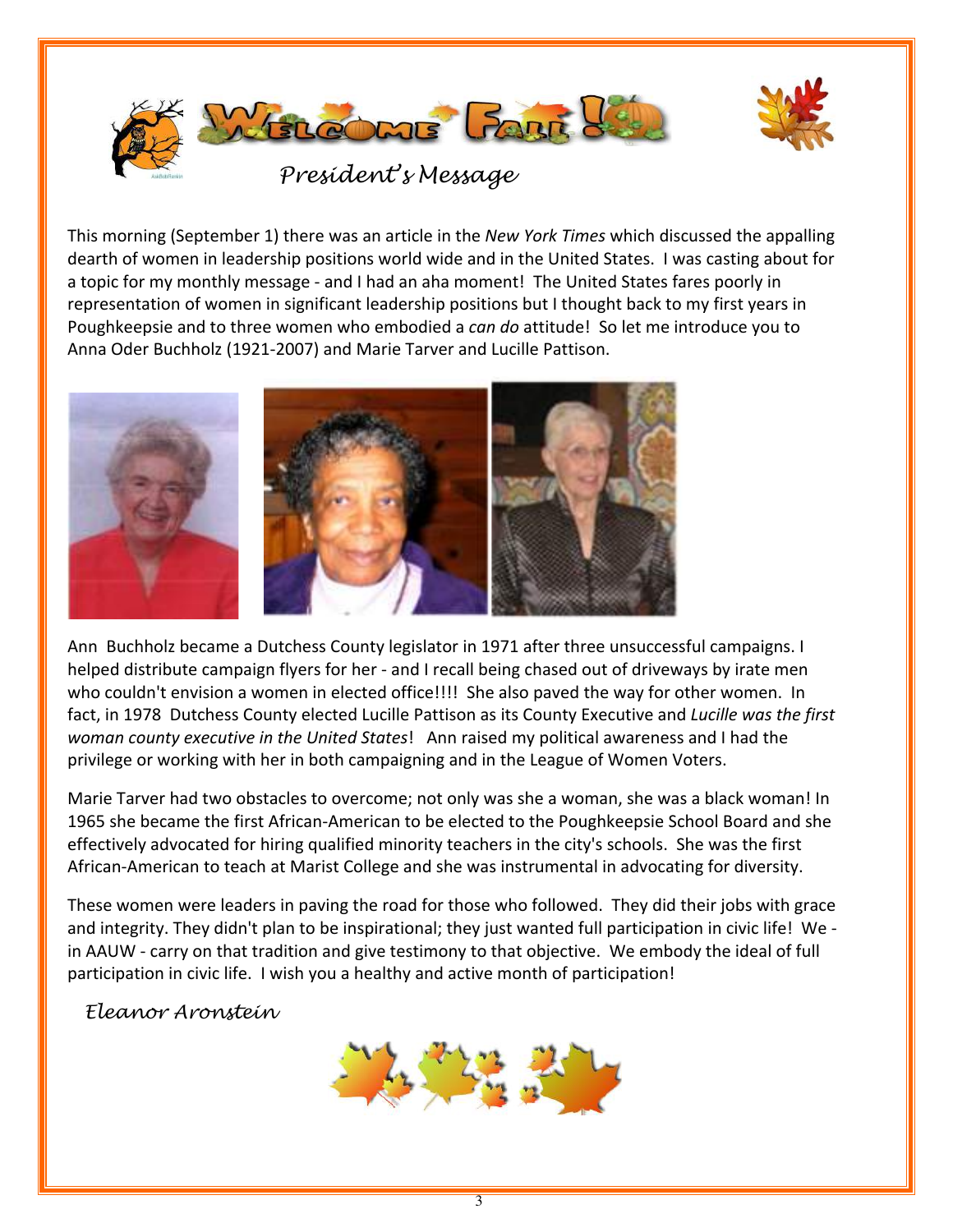# **WOMEN'S EQUALITY-NINE POINTS OR NONE**

In January the New York State Senate passed eight points of the Women's Equality Act. Senator Diane Savino (D) sponsored the bill, citing that she is willing to forgo passing the ninth point (The Reproductive Health Act) so that the other eight points can be passed. She urged Assembly Democrats not to toss out good reform for politics' sake.

The bill passed by the Senate would fight sex trafficking, stop discrimination based on family status, end pregnancy discrimination in the workplace, prevent housing discrimination, protect women against sexual harassment, and ensure equal pay for women. The "sticking" point in the Assembly is that all nine points are not included. As of February 5, they will only pass the total package and refuse to vote on the other eight points. The Senate will not pass the Reproductive Health Act. This would align state abortion law with federal law set by Roe v. Wade. There are no pro-choice Republicans and some pro-life Democrats in the Senate, so there are not have enough votes to pass the whole nine points. Also, since there is no immediate threat to overturn Roe v. Wade, should women be denied the other eight points that would greatly benefit them? This is the question that the members in the Assembly have to answer.

**Assemblywoman Amy Paulin, a Scarsdale Democrat, believes that members of her conference might** support voting on each bill separately. Paulin told Capital News that more members in the Assembly have voiced support to pass the eight points. She stated that "civil rights were not achieved in one lump. It was achieved over time in many baby steps." Many major social issues took years to rectify. We have to start at some point to take action.

Will the Assembly pass each bill separately is the question that only they can answer. It would be a shame if another year passes with no action. The losers in this political battle are the women in **New**  York State. Linda Rizzo, Public Policy

# **!!!!!!!!!!!! Quote of the Month**

**!!!!"It is impossible to live without failing at something unless you live so cautiously that you might as well not have lived at all – in which case, you fail by default." JK Rowling** 

**"***This should inspire us all to attempt something new, like volunteering to help with an AAUW project or fundraiser."* **G. Karl**

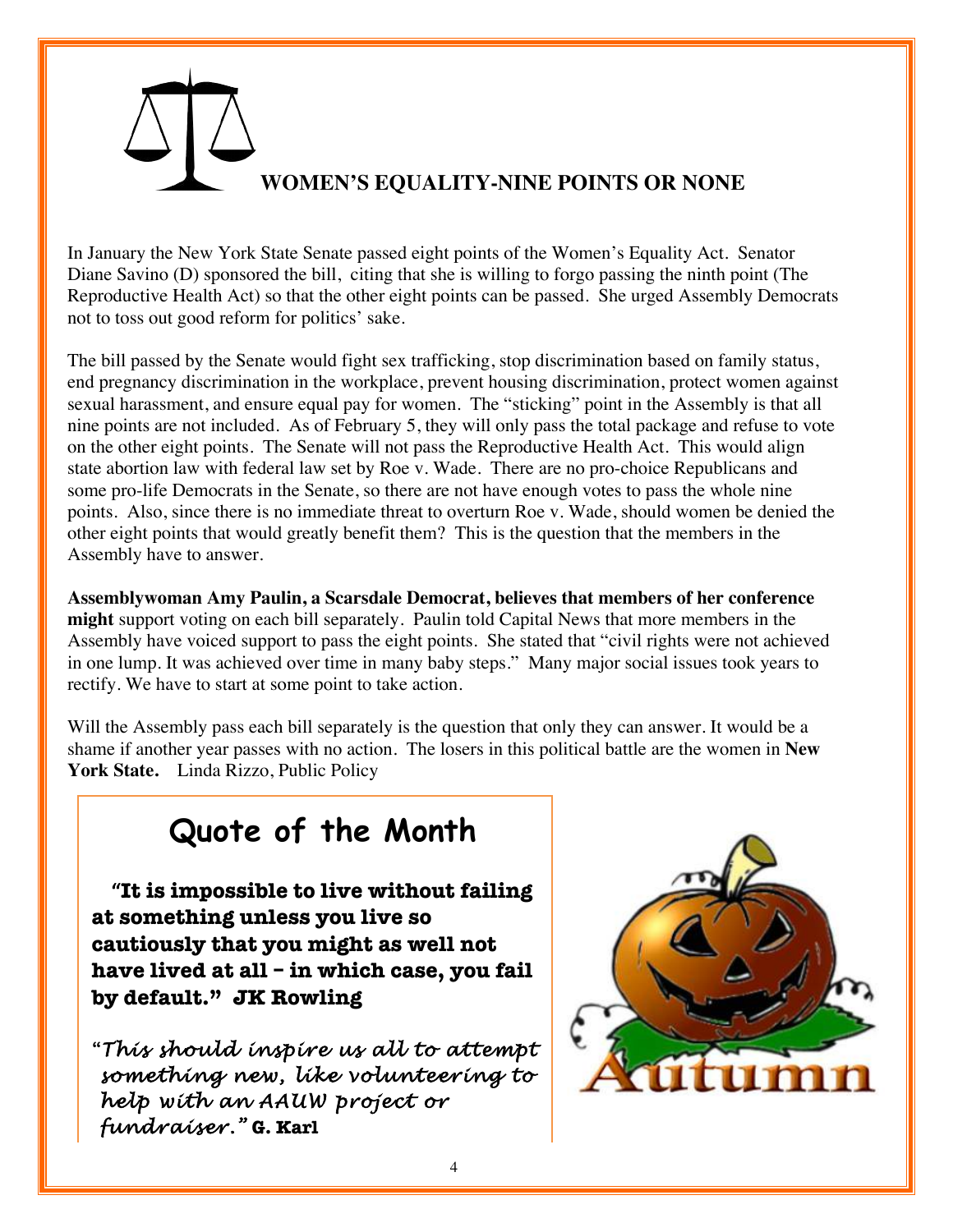

# *Legal Advocacy Fund*

The Legal Advocacy Fund (LAF) provides financial and organizational support for a select number of cases in the workplace and in academia that have the potential to provide significant protection for all women. Women workers denied promotions at Wal-Mart, military veteran survivors of sexual assault, and college/university staff who are experiencing unfair pay are some of the plaintiffs AAUW assists through our case support program.

One of the cases that AAUW is currently supporting is *Baldwin et al. v. Department of Defense.* Servicewomen Celina Baldwin, Alyssa Rodriguez, Jennifer Smith and Carmelita Swain were forced to endure sexual assault or rape while on active duty, some during deployments. Although each plaintiff tried to seek justice through the military's system, they claim that the military failed to provide fair hearings or protect them from retaliation. They filed suit under civilian laws and under the U.S. Constitution, fighting to reform the military justice system and prevent service members who were themselves accused of sexual harassment or assault from serving as convening authorities in charge of sexual assault misconduct investigations. The case was filed in late March 2015 in the Eastern District of Virginia. The plaintiffs and attorneys hope for swift action. STAY TUNED!

 Please remember that without financial support, AAUW cannot provide these essential programs. We hope you will join other generous donors and support our critical work by making a donation in honor/memory of someone or just because you care about this important work**. Donations may be made by visiting aauw.org/contribute.** 

## *VOLUNTEERS NEEDED – Candidates Forums*

*We still need volunteers to help at all the Candidates Forums, jointly sponsored by AAUW and the League of Women Voters, at the following locations:* 

 *Niskayuna: 7-9 pm Thursday, October 15, Niskayuna Town Hall City of Schenectady, 7-9 pm Thursday, October 15, McChesney Room, Schenectady County Public Library, 99 Clinton Street. Glenville: 7-9 pm Monday, October 19, Glenville Town Hall, 20 Glenridge Road, Rotterdam: 7-9 pm Tuesday, October 20, John Kirvin Government Center (Rotterdam Town Hall) 11 Sunrise Blvd.* 

*We also need volunteers to collect election results on Tuesday, November 3rd. This is an important and easy task that pays for the tapping of the Candidates Forums. Two people team up to copy the results together.* **You arrive at the polling place just prior to closing. As soon as the vote is counted you tally the results and call the results in to the TV station. We make a considerable sum for little effort.** 

**If you can help at any of these events, please contact Maxine Borom at 370-2662 or omahborom@msn.com**